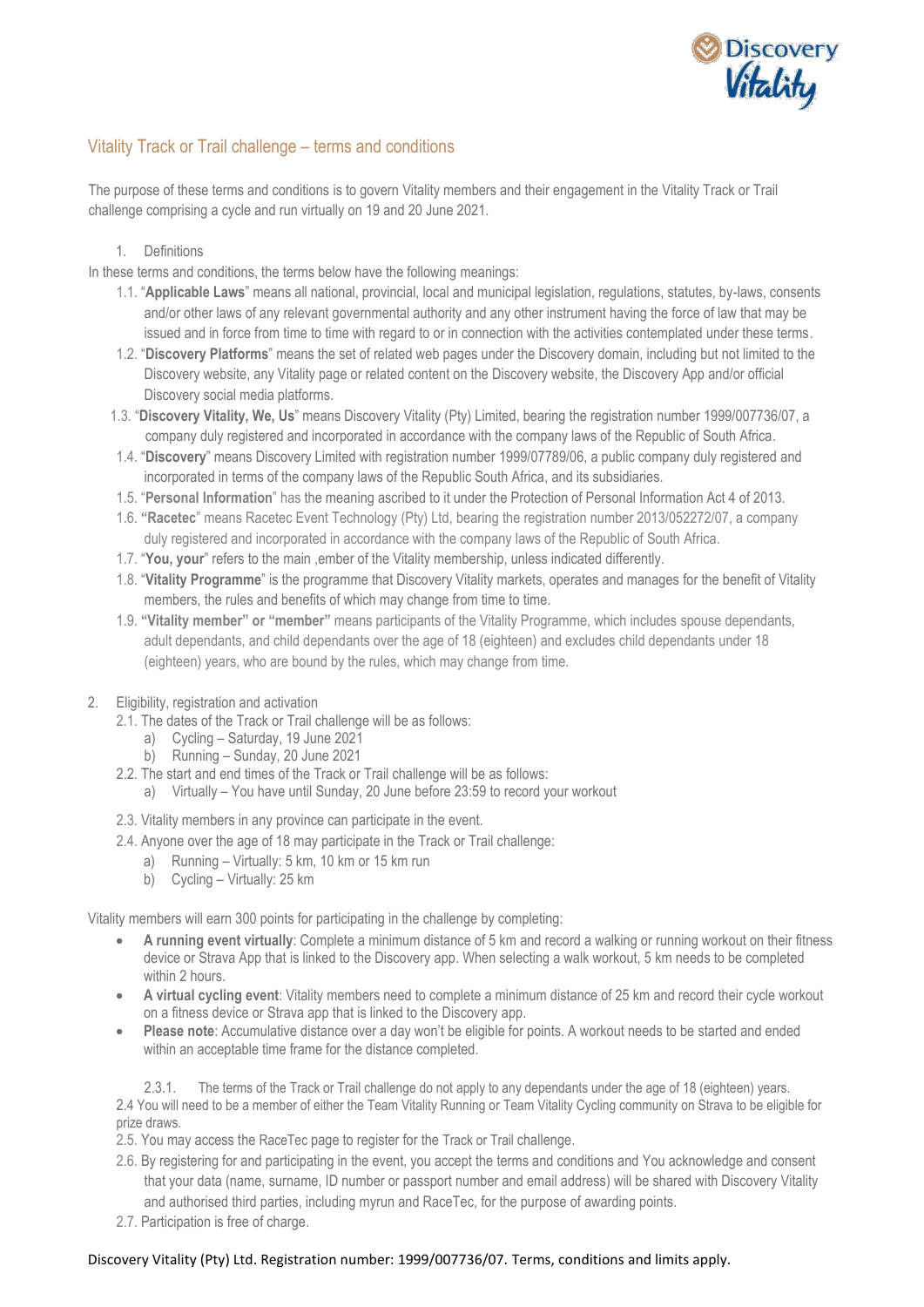

- 2.8. You acknowledge that it is your responsibility to consult a healthcare provider before beginning this or any exercise programme in respect of your past or present injury, illness, health problems or any conditions or medication that may affect your participation in the programme at any point in time.
- 2.9. You warrant that the relevant medical checks have been completed and that there are no medical restrictions to your participation in the Programme
- 2.10. Vitality members acknowledge this is a Vitality event and Vitality members' data will be used towards points allocation, and your data from RaceTec will be shared with us for this purpose. This is according to the Vitalit[y Main](https://www.discovery.co.za/portal/individual/vitality-rules) Rules.
- 2.11. Any personal information relating to the participants will be used in accordance with the Protection of Personal Information Act 4 of 2013 ("POPI").

### 3. Engagement

- 3.1. The following will be considered as a valid completion of the Track or Trail challenge for the purpose of awarding points:
- **A running event, virtually**: Complete a minimum distance of 5 km and record a walking or running workout on a fitness device or Strava App that is linked to the Discovery app. When selecting a walking workout, 5 km needs to be completed within 2 hours.
- **A virtual cycing event**: Vitality members need to complete a minimum distance of 25 km and record their cycling workout on a fitness device or Strava app that is linked to the Discovery app.
- **Please note**: Accumulative distance over a day won't be eligible for points. A workout needs to be started and ended within an acceptable time frame for the distance completed.

3.1.2.Linking a qualifying fitness device, smartphone or application to the Discovery app so the ride can be verified. Devices must be synced by 23:59 on the Tuesday after the event in order to qualify for Vitality points.

- 3.1.3.Discovery Vitality will look at mileage data to verify the ride. In order to be eligible to earn 300 Vitality points, Vitality members have to either:
- a) Run 5 km, 10 km or 15 km virtually
- b) Cycle 25 km virtually
- 3.2. Members will be awarded 300 points when meeting the eligibility criteria in the Track or Trail challenge. Vitality points will be awarded for only one fitness activity a day. If you complete two fitness activities in one day, then the higher points between the two will be awarded. The maximum number of points per fitness day is 300 points. If members earn 300 points from their fitness device, they will not receive any further points for the event. Members can earn up to a maximum of 30 000 Vitality points a year (per member), based on the fitness points cap. Any points earned beyond this cap do not go towards the member's Vitality status but will go towards the member's goal achievement in Active Rewards.
- 3.3. Points awarded from participating in the Track or Trail challenge will reflect within 7 (seven) working days.

3.4. Vitality points will be awarded only for distance and not for steps, so participants need to ensure that they have linked a Vitality-approved fitness device or Strava, to earn points.

- 3.5 By selecting to participate in the Track or Trail challenge, you accept the terms and conditions governing your participation in the Track or Trail challenge and indemnify Discovery Vitality, its holding company, subsidiaries, any of its affiliated and/or constituent bodies, and directorates and or/or any representative, employee, servant or agent of the foregoing bodies or persons against any claim whatsoever and howsoever arising which may be made against them or any of them by any person and/or against any liability which may be incurred by you and/or any damage arising directly or indirectly out of any act or omission of any nature whatsoever, whether negligent or otherwise (including gross negligence), on our part.
- 4 By engaging in the Track or Trail challenge, you warrant that you have read, understood and agree to be bound by these terms and conditions, as well as the Vitality Main Rules as they may be amended, updated or revised from time to time. Any transgressions of the rules of the Vitality Online workout programme and/or misuse of the programme by you shall be subject to the conditions set out in the Vitality [Main](https://www.discovery.co.za/portal/individual/vitality-rules) Rules or the Main Rules governing ancillary programmes, whichever is applicable to you.
- 5 Discovery Vitality encourages honest and accurate logging of workout sessions and will conduct random audits to check the validity of the events that members log. It is your duty to ensure that your engagement in the programme is free from any fraudulent activity

#### Discovery Vitality (Pty) Ltd. Registration number: 1999/007736/07. Terms, conditions and limits apply.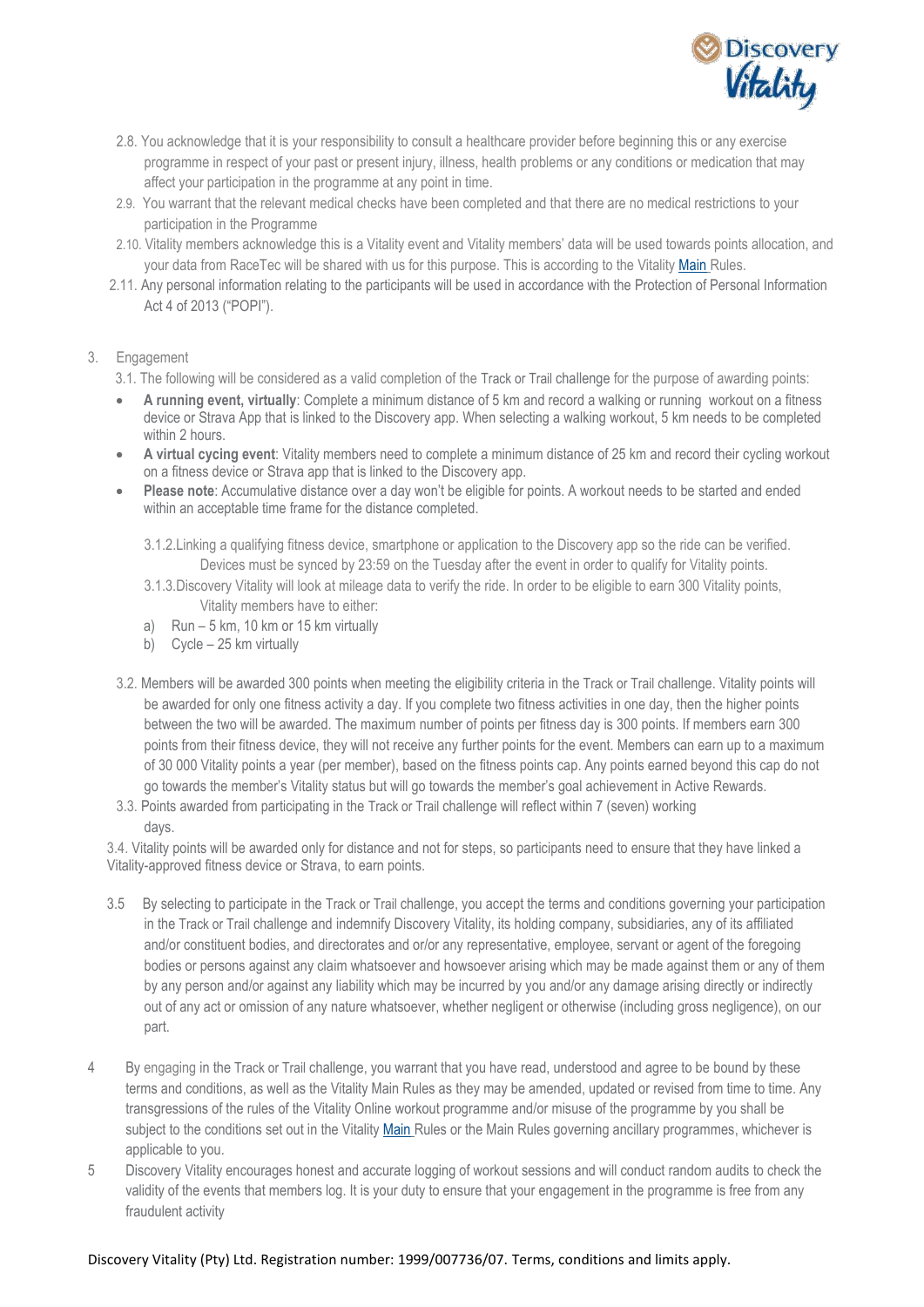

- 6 We process your Personal Information and Personal Information related to the Track or Trail challenge in accordance with our Privacy Statement. By engaging in the programme, you agree to be bound by our Privacy Statement as applicable to you in terms of the Main Rules or Ancillary rules.
- 7 By accepting these terms and condition when you activate and engage in a workout, You consent to Discovery Vitality processing your Personal Information for the purposes of administering the programme. You consent to Discovery Vitality sharing and procuring your Personal Information with and from contracted third parties, only insofar as it relates to the administration of the programme, who may require such information in order to render a service to You and only if such contracted third party agrees to keep the information confidential.
- 8 Data costs may apply as a result of engagement in the programme. Discovery Vitality shall not be liable for any data costs that may associated with your engagement in the programme as well as your internet connection, this remains the responsibility of the member.
- 9 The following will apply to the member's engagement in the Track or Trail challenge:
	- 9.1. Th[e Vitality main rules](https://www.discovery.co.za/portal/individual/vitality-rules) apply at all times.
	- 9.2. The exercises and advice presented in the programme are in no way intended as a substitute for medical consultation. All activities done in conjunction with or as a result of this Track or Trail challenge are done voluntarily and solely at your own risk. Discovery Vitality shall not be liable for any injuries, damages or health problems that may arise as a result of any information, products or services obtained from this event, including, without limitation, workouts, training programmes or information.
	- 9.3. All content provided through Vitality, including all text, communication, photographs, images, illustrations, graphics, audio, video and audio-video clips, and other materials, whether provided by us or by other users or third parties, is not intended to be and should not be used in place of (a) the advice of your physician or other medical professionals, (b) a visit, call or consultation with your physician or other medical professionals, or (c) information contained on or in any product packaging or label. Should you have any health-related questions, please call or see your physician or other healthcare provider promptly. Should you have an emergency, call your physician immediately. You should never disregard medical advice or delay in seeking medical advice because of any content presented on the Discovery Platforms and you should not use the Discovery Platforms or any content on the Discovery Platforms for diagnosing or treating a health problem. The transmission and receipt of any content, in whole or in part, or communication via the internet, email or other means does not constitute or create a doctor-patient, therapist-patient or other healthcare professional relationship.
	- 9.4. All video footage and images taken on the event days sponsored by Discovery Vitality will be considered the property of Discovery Vitality.
	- 9.5. You expressly agree that we do not assume responsibility for the inspection, supervision, preparation or conduct of any contest, athletic activity or event that involves a Vitality benefit.
	- 9.6. You expressly agree to release Discovery Vitality and Discovery (the "released parties") from any and all liability connected and understand that under no circumstances will Discovery Vitality and/or Discovery be liable for any injury or damages, including consequential or indirect damages or for any delictual liability of any nature whatsoever suffered by you as a consequence of your participation in the programme, which includes but is not limited to your physical activities. You also agree that in no event shall the released parties be liable to you or any third party for any direct, indirect, punitive, incidental, special or consequential damages arising out of or in any way connected with (a) your use or misuse of Vitality, (b) your use or misuse of equipment or programmes created or licensed by us while engaged in activities, (c) your dealings with third party service providers or advertisers available through Vitality, (d) any delay or inability to use benefits on Vitality experienced by you, or (e) any information, software, products, services or content obtained through Vitality, whether based on contract, strict liability or otherwise, even if we have been advised of the possibility of damages.
	- 9.7. By participating in the event/s you shall ensure that you comply with the government regulations at all times material to your participation in the Track or Trail challenge. It is your duty to familiarise yourself with the Applicable Laws and the permitted conduct
	- 9.8. Please note that the Track or Trail challenge is organised within the realm of the Applicable Laws in relation to the national lockdown in the Republic of South Africa. At all material times, the ambit of the Applicable Laws will apply. We encourage all Vitality members to remain at their homes. Discovery Vitality and/or Discovery shall not be liable to the member or any third party for any wrongdoings, claims, direct, indirect, punitive, incidental, special or consequential damages that may arise as a direct, consequential and/or indirect result of your participation and non-compliance with the Applicable Laws on the dates of the Track or Trail challenge.